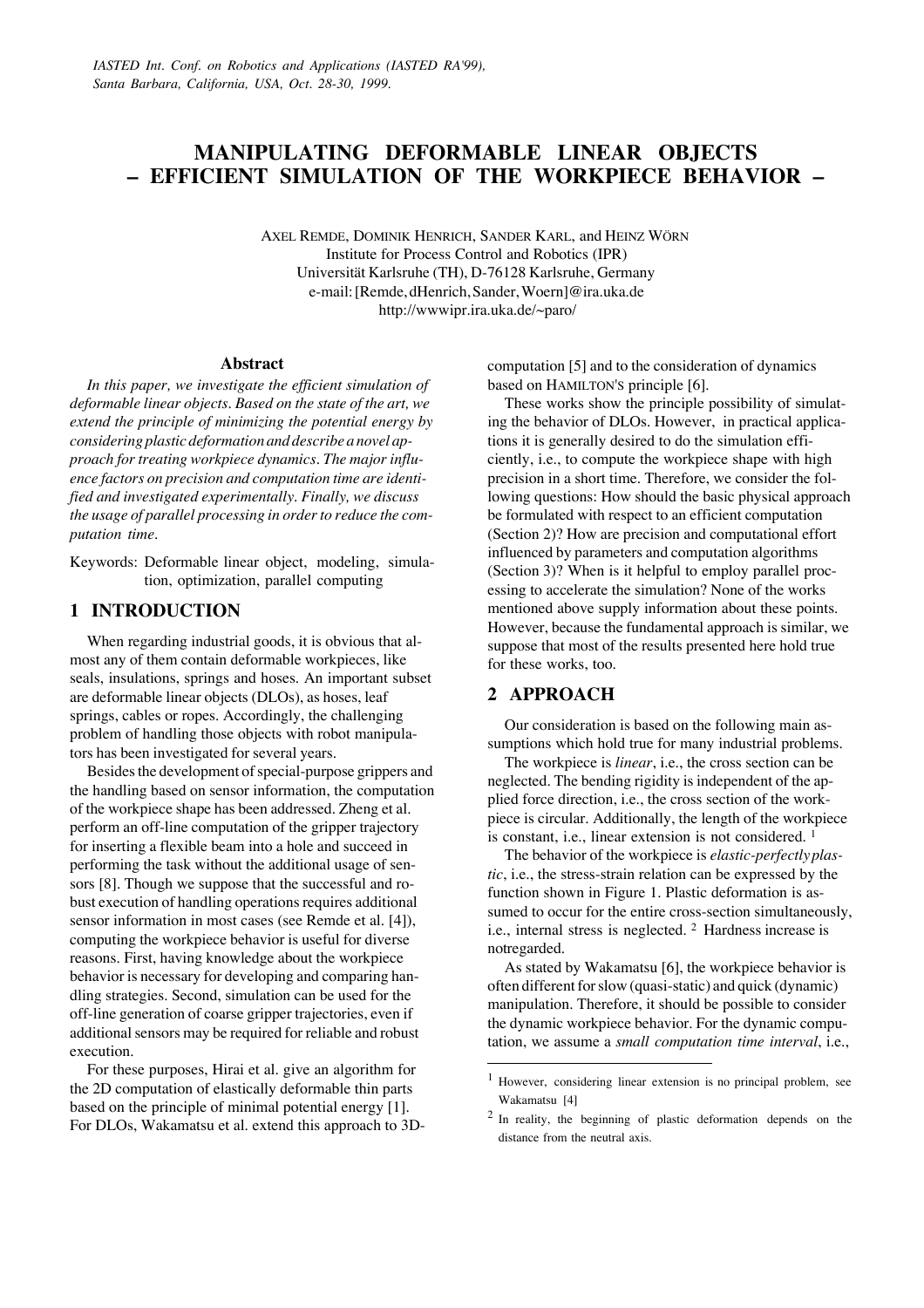

for one time interval the acceleration of each mass element is constant. As in many works, friction is neglected.

#### **2. 1 PHYSICAL PRINCIPLE**

According to the fundamental physical principle of minimal potential energy, the potential energy  $W_{\text{pot}}$  of the workpiece reaches to a minimum in any stable state. When neglecting linear extension, potential energy due to bending and torsion must be considered. Thus, the equation

$$
W_{\text{pot}} = \int_{0}^{L} (W_{\text{grav}} + W_{\text{bend}} + W_{\text{twist}}) ds = \min_{0} \tag{1}
$$

has to be solved. In Eqn. 1, *L* is the length of the workpiece,  $s \in [0, L]$  is the curve length measured along the workpiece.  $W'_{grav}$ ,  $W'_{bend}$  and  $W'_{twist}$  is the potential energy caused by gravity, bending and twisting (per length), respectively. For the quasi-static case, this formulation is straight-forward and the computation can be performed as described by Wakamatsu [5].

If the dynamic behavior of the workpiece shall be regarded, the extension of this approach leads to a computation based on HAMILTON'S principle. However, we propose a different computation method which we suppose to be simpler and more robust. We start with the well-known relation <sup>3</sup>

$$
a = -\frac{1}{\Delta m} \nabla W_{\text{pot}}
$$
 (2)

for a single mass element  $\Delta m$ . Being  $\Delta t$  the time step of the computation,  $\mathbf{x} = \mathbf{x}(t)$  its (unknown) position at time *t*, and  $x_0$  and  $v_0$  its (known) position and velocity at time  $t - \Delta t$ , the relation

$$
\nabla W_{\text{pot}} + \frac{2\Delta m}{\Delta t^2} \left( x - (x_0 + v_0 \Delta t) \right) = 0 \tag{3a}
$$

can be obtained by simple considerations. This condition is fulfilled if the function *U*

$$
U = W_{\text{pot}} + \Delta m \left( \frac{x - (x_0 + v_0 \Delta t)}{\Delta t} \right)^2 \tag{3b}
$$

reaches to a minimum.<sup>4</sup> By comparing Eqn. 3b with Eqn. 1, it is found that the dynamic position  $x$  can be computed from  $x_0$  by just adding the term

 $\overline{a}$ 

$$
W_{\rm dyn} = \rho A \left( \frac{x - (x_0 + v_0 \Delta t)}{\Delta t} \right)^2
$$

to the integrand in Eqn. 1, with  $\rho$  and  $A$  being the density and the cross-section of the workpiece. Thus, the equation

$$
U = \int_{0}^{L} (W_{grav} + W_{bend} + W_{twist} + W_{dyn}) ds = \min_{(4)}
$$

has to be solved instead of Eqn. 1.<sup>5</sup>

For  $\Delta t \rightarrow 0$ , the solution given above and an numerical integration of the acceleration both converge against the correct solution. However, for any realistic  $\Delta t > 0$ , dynamic workpiece oscillations increase in time when integrating the acceleration, while they decrease with the approach given here. Therefore, the numerical value of  $\Delta t$ is less critical in this approach. See Karl [2] for details.

#### **2. 2 COMPUTATION**

The computation of the workpiece shape by evaluating Eqn. 4 (or Eqn. 1) is performed in the following way. First, a vector *q*(*s*) of functions *q*<sup>i</sup> (*s*) is required which uniquely determines the workpiece shape and can be used for computing the potential energy  $W_{pot}$ . Second, each function  $q_i(s)$  is expanded into a series with  $N_c$  terms. Third, a discrete optimization algorithm is used for simultaneously determining a set of coefficients  $c_i$  for each series which fulfills Eqn. 4. By these steps, the problem given in Eqn. 4 is transformed into the problem

$$
U = f(c_0, c_1, \dots c_{3Nc-1}) = \min
$$
 (5)

with *f* being the sum of the energy terms according to Eqn. 4, and  $3N_c$  being the total number of coefficients.  $6$ 

First, it is necessary to choose an appropriate object representation. Wakamatsu [5,6] uses Eulerian angles for describing the local coordinate system at each workpiece point with respect to a global coordinate system

$$
\boldsymbol{q}(s) = [\varphi(s), \theta(s), \psi(s)]^{\mathrm{T}}
$$

 $\overline{a}$ 

and expresses curvature  $\kappa$  and torsion  $\tau$  by the Eulerian angles and their derivatives with respect to *s*. This is a good representation if elastic deformation is considered. However, it is not favorable for describing plastic deformation since the elastic and plastic portion of curvature and torsion are distributed over all of the Eulerian angles. Please note that the occurrence of plastic deformation means a change of the stressfree object shape. Thus, the plastic deformation computed in each step must be stored and considered in all subsequent steps while the elastic deformation is computed newly in each step. Storing just the plastic portion of the deformation is not possible if Eulerian angles are used to represent the object shape.

<sup>3</sup> Generally, we refer to positions as *x*, velocities as *v*, and accelerations as *a*.

<sup>4</sup> Please note that Eqn. 3a is the gradient of Eqn. 3b with respect to *x*.

<sup>&</sup>lt;sup>5</sup> Please note that  $W_{dyn}$  represents the dynamic behavior in the minimization problem but is not the kinetic energy of a mass element!

<sup>&</sup>lt;sup>6</sup> The total number of coefficients is  $3N_c$  because 3 functions are required for representing the workpiece shape in space. See also below!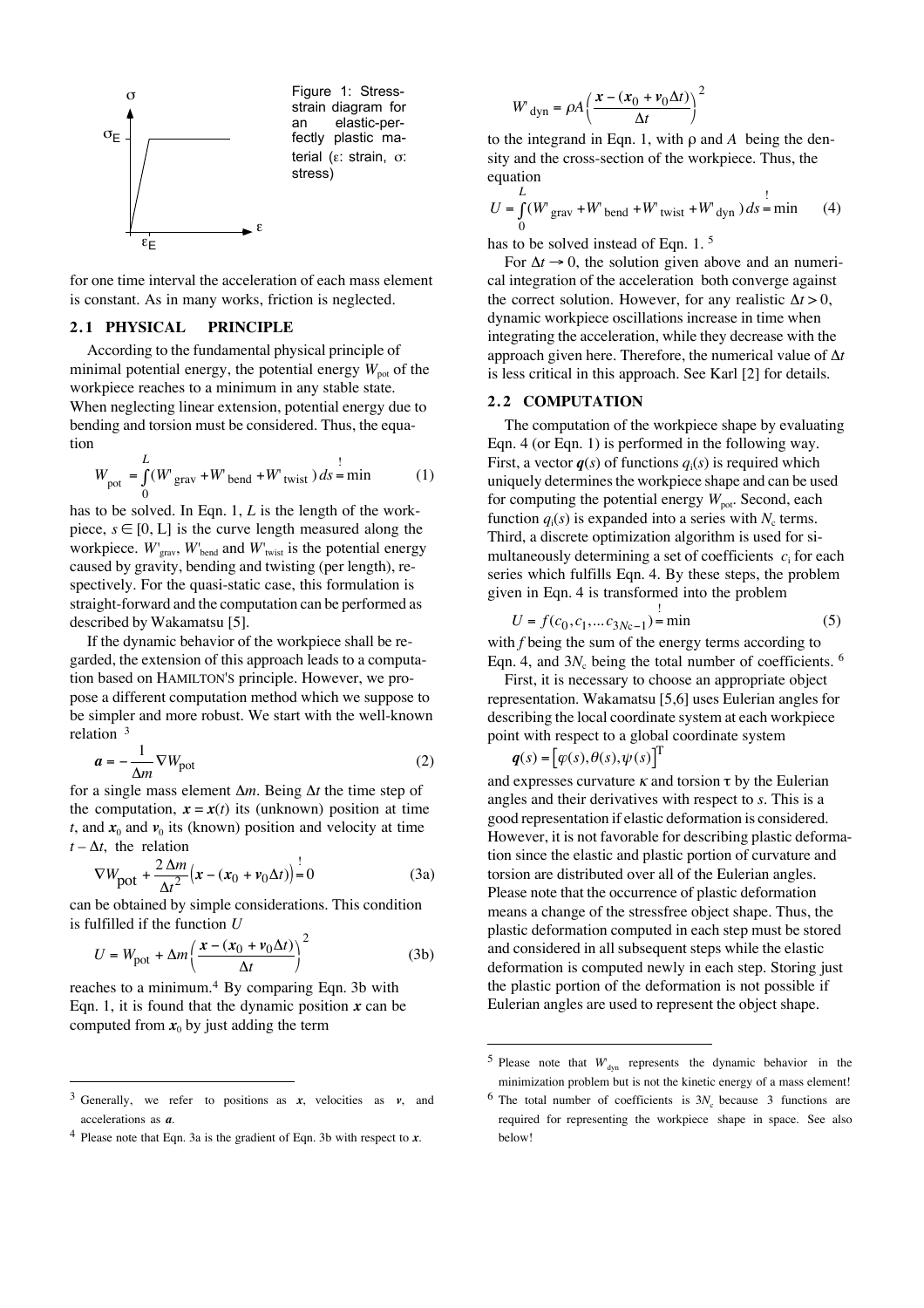Therefore, we propose to use curvature  $\kappa$  and torsion  $\tau$ directly for the representation.

For representing the DLO shape in space unequivocally, a third function is required. For completing the representation, we choose the local direction of curvature  $\delta(s)$ . Thus, the workpiece representation is given by

 $q(s) = [K(s), \tau(s), \delta(s)]^T$ 

Using this representation, the separation of curvature and torsion into their elastic and plastic portions can be performed by simple geometric considerations. Being  $\kappa_e$ and  $\tau_e$  the elastic portions of curvature and torsion, respectively,  $W'_{bend}$  and  $W'_{twist}$  can be computed easily by

$$
W_{\text{bend}} = \frac{1}{2} R_{\text{bend}} \kappa_e^2
$$

$$
W_{\text{twist}} = \frac{1}{2} R_{\text{twist}} \tau_e^2
$$

with  $R_{\text{bend}}$  and  $R_{\text{twist}}$  as bending and twisting rigidity. The transformation to a global Cartesian coordinate system can be performed by simple trigonometric considerations. More information about the consideration of plastic deformation is given in Karl [2].

Second, a series expansion is used for approximating  $q(s)$ . The type of series and the number  $N_c$  of series terms are of major influence on both computation time and precision. Generally, the series should be a good approximation of the  $q_i(s)$  with  $N_c$  being as small as possible. Because the workpiece may principally take any shape, it is not possible to find a series which guarantees a good approximation under all circumstances. A typical problem of almost any series is the representation of sharp bendings. Hirai, Wakamatsu et al. succeed in using Fourier series. An interesting alternative are Chebyshev polynomials which are often a good choice for the approximation of unknown functions (See Press et al. [3]). The series expansion  $Q$  of function  $q$  with  $N_c$  Chebyshev polynomials can be expressed by

$$
Q(s) = \sum_{j=0}^{N_c - 1} c_j \cos\left(j \arccos\left(\frac{2s}{L} - 1\right)\right).
$$

We generally presume

 $Q(s) = q(s)$ ,

for  $N_c \rightarrow \infty$ , i.e., the accuracy is increased with  $N_c$ . However, the effort for solving the minimization problem is increased with  $N_c$ , too.

Third, a discrete optimization algorithm is required for determining a set of coefficients  $c_j$  which fulfills Eqn. 5. Generally, any algorithm for non-linear optimization in multidimensions could be employed. We investigate the Downhill Simplex (DS) algorithm and the DAVIDON-FLETCHER-POWELL (DFP) algorithm as Quasi-NEWTON Method. The major advantages and disadvantages of the DFP algorithm hold true for all kinds of gradient methods (see Press et al. [3]). On the one hand, the Downhill Simplex algorithm is easy to implement. On the other hand, gradient methods are generally more powerful.

## **3 SIMULATION EXPERIMENTS**

#### **3. 1 PRECISION**

For investigating the influence of the series expansion, the two benchmark problems (a) shown in Figure 2 are used:

First, a copper wire of length  $L = 1$  m and diameter  $d = 1$  mm is fixed in a Cartesian world coordinate system at  $x = 0$  m,  $z = 1$  m with horizontal orientation at one end and bends due to gravity (Benchmark A). Second, an additional load of 1 kg is mounted at the free end to increase the bending (Benchmark B). <sup>7</sup>



Figure 2: Two Benchmarks A and B for investigating the computation precision

Figure 3 shows the maximum error  $\Delta x_{\text{max}}$  of the computed shape as a function of the number of series terms for Chebyshev polynomials and Fourier series, respectively. As reference, a computation with  $N_{c, ref} = 32$  series terms is used. The number of elements for the discretization of the wire length is  $N_L = 64$ .

As expected, the computed shape converges against the reference shape for  $N_c \rightarrow N_{c, ref}$ . The deviation increases with the bending of the wire. However, the number of series terms required for obtaining good accuracy is considerably lower for Chebyshev terms. In this case, the maximum accuracy (given by the computational accuracy, dashed horizontal line in the figures) is obtained for  $N_c \approx 10$  even for sharp bendings. If Fourier series are used, the number of required coefficients is considerably higher. Thus, we suppose that Chebychev polynomials converge faster for typical cases.

Besides the number of series terms, the precision depends on the discretisation  $\Delta s$  (given by object length  $L$ and number of curve elements  $N_{\rm L}$ ) of the object for computing the energy integral given in Eqn. 4. For benchmark A described above, the maximal error is shown as a

 $\overline{a}$ 

<sup>&</sup>lt;sup>7</sup> In reality, the deformation is mainly elastic for benchmark A while it is plastic for benchmark B. However, we consider the deformation to be purely elastic in both cases in order to have equal conditions. The plastic deformation is not relevant for the question considered here.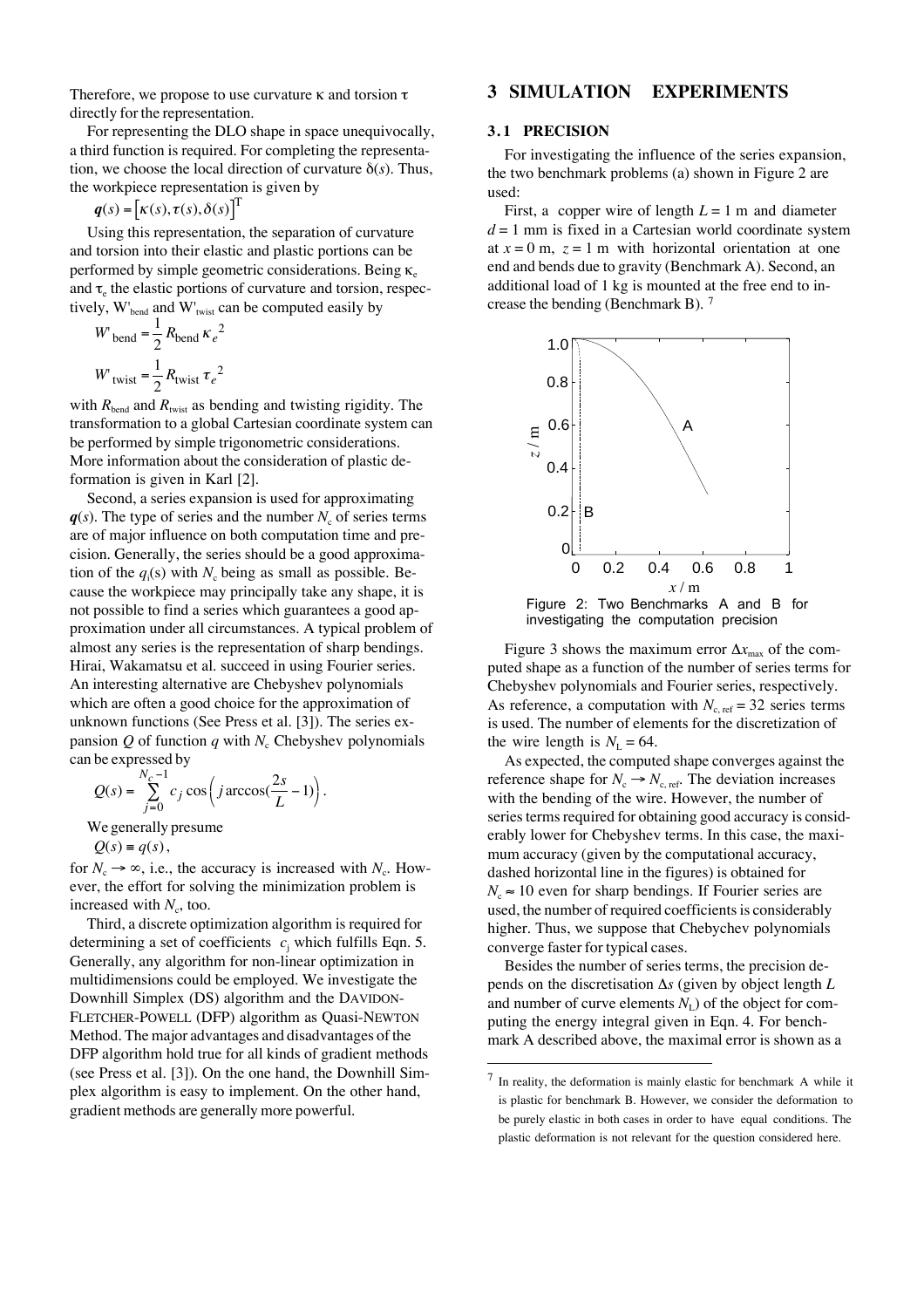

Figure 3: Maximal deviation  $\Delta x_{\text{max}}$  between computed and reference workpiece shape as a function of the number  $N_c$  of series terms for Chebyshev polynomials (above) and Fourier series (below)



Figure 4: Maximal deviation  $\Delta x_{\text{max}}$  between computed workpiece shape and reference as a function of the number  $N_{\text{\tiny L}}$  of curve elements for benchmark A.

function of  $N<sub>L</sub>$  in Figure 4 (for benchmark B, a similar result is obtained). The reference shape is computed with  $N_{\text{L, ref}} = 960$ . In this example, Chebychev series with

 $N_c = 16$  terms are used for approximating the  $q_i$ . For  $N_{\rm L}$  = 15, the maximal accuracy is obtained. A further increase of  $N_{\rm L}$  does not improve the accuracy.  $8$ 

Please note that we assign one node to every discrete workpiece element. The maximum deviation  $\Delta x_{\text{max}}$  considered here is the maximum deviation between the computed node positions and the node positions of the reference computation. Between the nodes, we approximate the object shape by circular arcs. Here, the difference to the correct shape may be higher.

### **3. 2 COMPUTATION TIME**

The effort required for computing the workpiece shape is mainly determined by the combination of following factors: Number of curve elements  $N_{\rm L}$ , number of series terms  $N_c$ , and optimization algorithm for computing the energy minimum according to Eqn. 5.

For investigating the computational effort, the benchmark C shown in Figure 5 is used: The copper wire described above is gripped at one end point with gripper position  $x = 0$  m,  $z = 1$  m. Starting with a horizontal orientation, the gripper is rotated by 180° around the *y*axis with a stepsize of 10° and back into the initial position. In each experiment, the total time for simulating the 36 object positions is measured. The computation is performed on a 133 MHz Pentium PC with 64 Mbytes RAM



Figure 5: Benchmark C for investigating the computation time

using LINUX as operating system.

 $\overline{a}$ 

For both optimization algorithms, Figure 6 shows the computation time as a function of the number of curve elements  $N_{\rm L}$  with the number of series terms being  $N_c = 8$ . In both cases, the computation time increases approximately linearly with  $N<sub>L</sub>$ . Compared to the Downhill Simplex algorithm, the DFP algorithm requires more evaluations of the energy integral in each iteration. Therefore, even a small difference in the number of iterations has a significant influence on the total computation time. Thus, the computation time as a function of  $N<sub>L</sub>$  is less smooth for the DFP algorithm than for the Downhill Simplex algorithm. 9

<sup>8</sup> The software stores all numbers as 64 Bit floating points (standard doubles for PCs).

<sup>&</sup>lt;sup>9</sup> Please note that the computation time is not generally smaller for the downhill simplex algorithm. This also depends on the number  $N_c$  of series terms.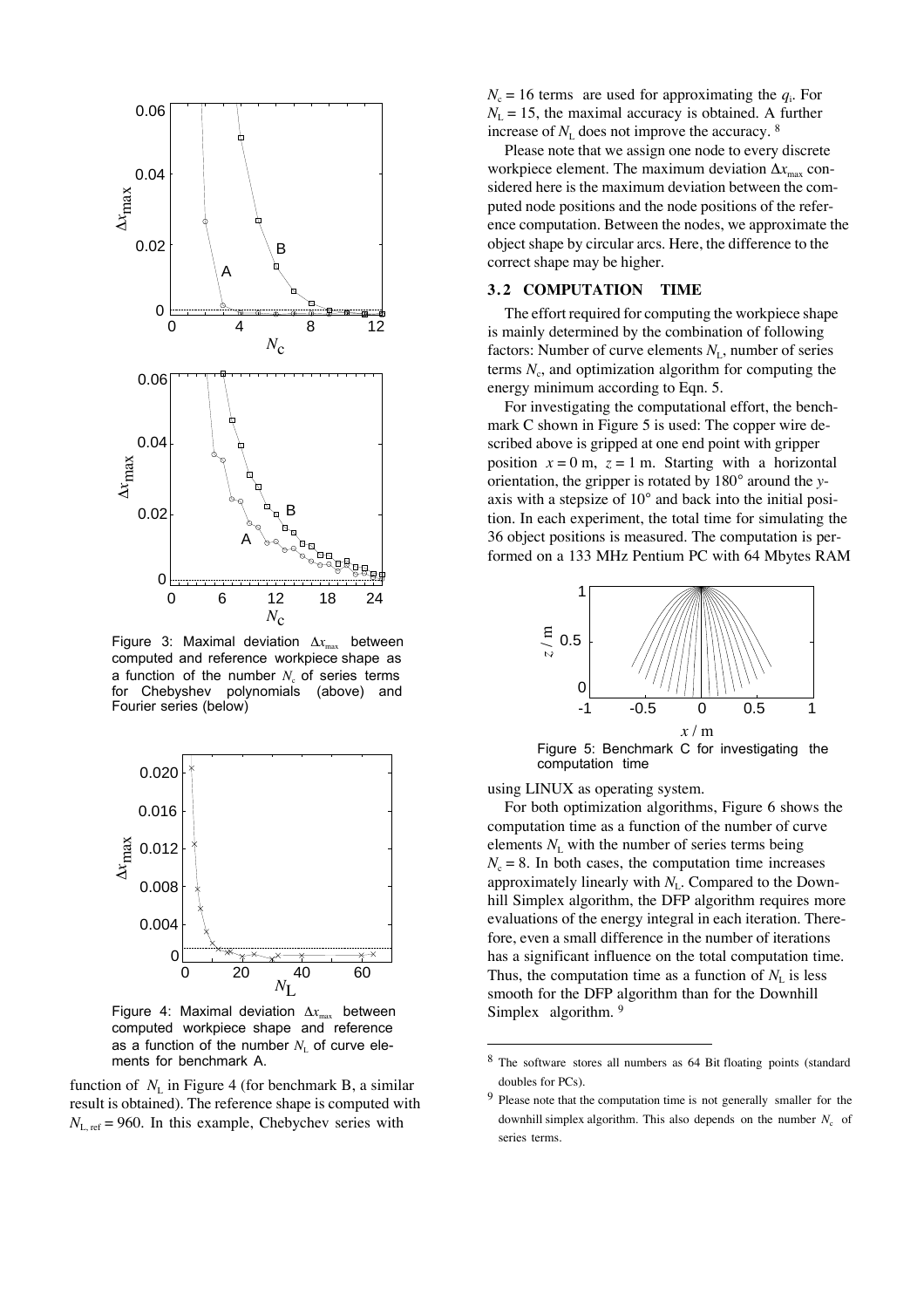

Figure 6: Computation time as a function of the number of curve elements  $N_{\text{L}}$  for Downhill Simplex (DS) and DAVIDON-FLETCHER-POWELL (DFP) algorithm



Figure 7: Computation time as a function of the number of series terms  $N_{\text{c}}$  for Downhill Simplex (DS) and DAVIDON-FLETCHER-POWELL (DFP) algorithm

Figure 7 shows the measured computation time as a function of the number of series terms  $N_c$  with object discretization  $N<sub>L</sub>$  = 32. Obviously, gradient methods as the DFP algorithm are especially powerful if the number of coefficients to be determined is high. However, in Section 3.1 it is shown that approximately 10 series terms are generally sufficient if  $q(s)$  is approximated by Chebychev polynomials. Therefore, the Downhill Simplex algorithm is not only easier to implement but also faster in typical cases.

### **4 PARALLEL COMPUTATION**

Section 3 shows that a short computation time can be obtained by an appropriate selection of computation parameters and optimization algorithm. If a further reduction of the computation time is required, e.g., for real-time computation in combination with sensor evaluation, parallel computation can be considered.

In this context, it is two different situations must be distinguished, which are discussed in the following.

- 1. Different workpiece shapes are independent from each other (*independent computation*).
- 2. The shape computed in each step depends on the shape computed in the previous step (*dependent computation*).

We implemented a parallel version of the simulation software on a workstation cluster which consists of 9 PCs, each with 133 MHz Intel Pentium processors and 128 Mbytes memory. The parallel communication is established by an Ethernet based bus network (see Wurll [7] for details).

#### **4. 1 INDEPENDENT COMPUTATION**

For independent computation, at least the following two conditions must be fulfilled: The simulation is performed (quasi-)static and there is no plastic deformation. Under these circumstances, the workpiece shape can be computed in parallel for different positions of the gripper trajectory (starting the optimization algorithm always with the same initial guess for  $q(s)$ ). However, it is more favorable to use the result of a previous step as initial guess since the difference to the correct shape is typically smaller



Figure 8: Measured speedup for independent computations using Downhill Simplex (DS) and DAVIDON-FLETCHER-POWELL (DFP) algorithm with  $N_{\rm P}$  being the number of processors (each experiment performed three times)

in this case. The resulting speedup is linear, as shown in Figure 8 for the benchmark C given in Figure 5.

However, if any interaction between workpiece and obstacles has to be considered, the computed object shapes may not be valid, even if the conditions given above are fulfilled. This problem is demonstrated in Figure 9 with the following benchmark D. The object is moved downwards (into direction MD, direction of gravity) and collides with an obstacle. All steps of the simulation are computed independently from each other, the minimization algorithm is always started with an undeformed workpiece as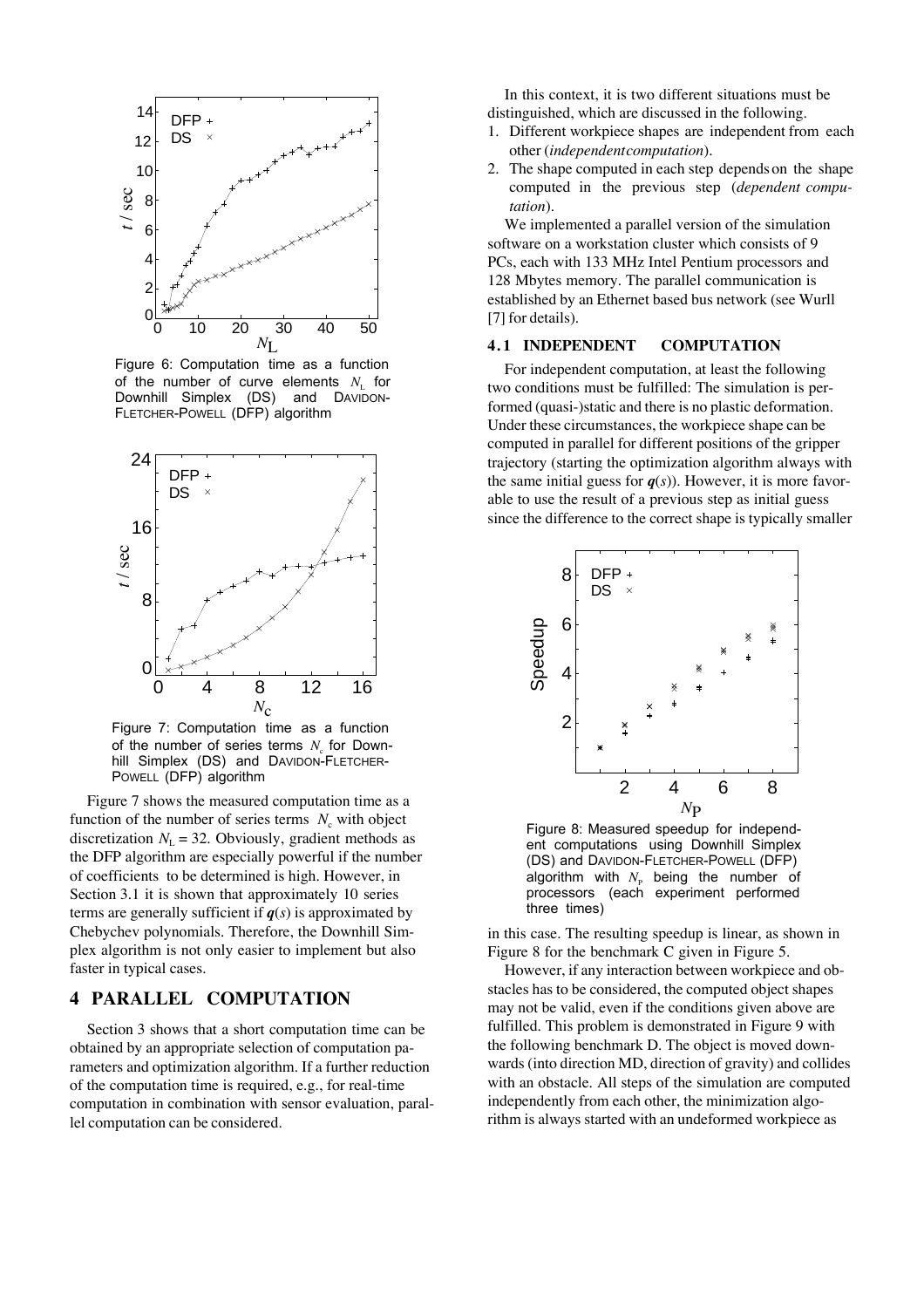initial guess. While the object shape is simulated correctly for the first four steps, the object 'jumps' to the lower side of the obstacle in step five which is obviously incorrect. This is caused by the fact that the optimization algorithm seeks for the minimum energy which is next to the initial guess. Starting with an undeformed object, the algorithm always finds the global minimum in this example.



Figure 9: Benchmark D: Obstacle interaction of a deformable linear object while being moved into direction MD for independent computation of all steps. The result is false for step 5 to 9.

The correct result is obtained if the object shape computed in step *i*–1 is taken as initial guess in step *i*. In this case, the algorithm finds the local minimum which is next to the shape computed in the previous step. The parallel computation of several points of the trajectory is obviously not possible in this case.

It is generally not necessary to use the result of step *i* – 1 as initial guess in step *i* in those cases. It is also possible to use a shape computed a few steps in the past. Thus, correct results can be achieved without completely loosing the advantage of parallel computation. However, the number of computations to be computed in parallel must be chosen carefully if interaction with obstacles may occur.

#### **4. 2 DEPENDENT COMPUTATION**

If the object is deformed plastically while being handled by the robot or the simulation shall be performed dynamically, the simulation of step *i* requires the results obtained in step  $i - 1$  (for example the velocity of each mass element). This holds true not only for initializing the optimization algorithm, but also as input data for the computation. Therefore, the approach discussed above is not feasible.

Generally, it should be assumed that the final computation of the object shape  $q^i$  in simulation step *i* can be performed fast if the difference between the actual minimum and the initial guess is small. Based on this idea, we can compute a good initial guess for the steps  $q^{i+1}$ ,  $q^{i+2}$ , ... while computing the correct result  $q^i$ .

Let us assume the case of performing a dynamic simulation and having two independent computation tasks  $T_1$ 

and  $T_2$ . Having a known initial shape  $q^0$  of the object, we use the following algorithm: Based on  $q^0$ ,  $T_1$  and  $T_2$  compute the shapes for the next two steps,  $q^1$  and  $q^2$  simultaneously. While the obtained result is valid for  $q^1$ , it is an approximation for  $q^2$  (since the final computation of  $q^2$ requires  $q^1$  as input). In the next step,  $q^1$  can be used for finally computing the final position  $q^2$  and an approximation for  $q^3$ , and so on. This method can be easily employed for any number of independent computation tasks.

However, the assumption that a good initial guess results in a fast computation of the energy minimum is not always true, but depends on the optimization algorithm. On the one hand, the Downhill Simplex algorithm requires  $3N_c + 1$  independent guesses for each of the  $3N_c$ parameters. Having just one good (maybe almost optimal) guess from the previous steps does not significantly simplify the problem. Accordingly, the possible speedup is rather low.

Gradient-based algorithms as DFP, on the other hand, come close to the minimum rather fast even if the initial guess is bad, but require many iterations to finally determine the minimum with the required accuracy. Therefore, the influence of a good initial guess is rather small, resulting in a low speedup. However, if the guess computed in step *i*–1 is the actual workpiece shape, DFP algorithm terminates immediately. This is the case if there is no plastic deformation in a step or the acceleration of all mass elements is constant in time, respectively. Here, the speedup is lower than for independent computation (Section 4.1), but also linear.

Figure 10 shows the measured speedup for a dynamic computation of the benchmark C described in Section 3.2 for both minimization algorithms. Due to the characteristics of the Downhill Simplex algorithm described above, the speedup is almost neglectable. For the DFP algorithm, a maximum speedup of about two is obtained for three computation tasks. If the task number is further increased, the speedup is reduced due to the following reasons: First, the more computation tasks we use the more guesses we compute for future simulation steps. However, if a guess for step  $i+k$  is computed in step  $i$ , the significance of the guess decreases with increasing *k*. Therefore, the additional use of the tasks becomes smaller from task to task. Second, the effort required for communication increases with the number of computation tasks.

Compared with the resulting speedup, it is found that the effort for the parallel computation is generally too high in the case of dependent computations. Some additional possibilities for parallelizing sub-tasks, e.g., the computation of the energy integral, have been considered but have not been implemented because the expected speedup is too low.

### **5 CONCLUSIONS**

In this work, the efficient simulation of deformable linear objects is proposed and investigated. We extend the